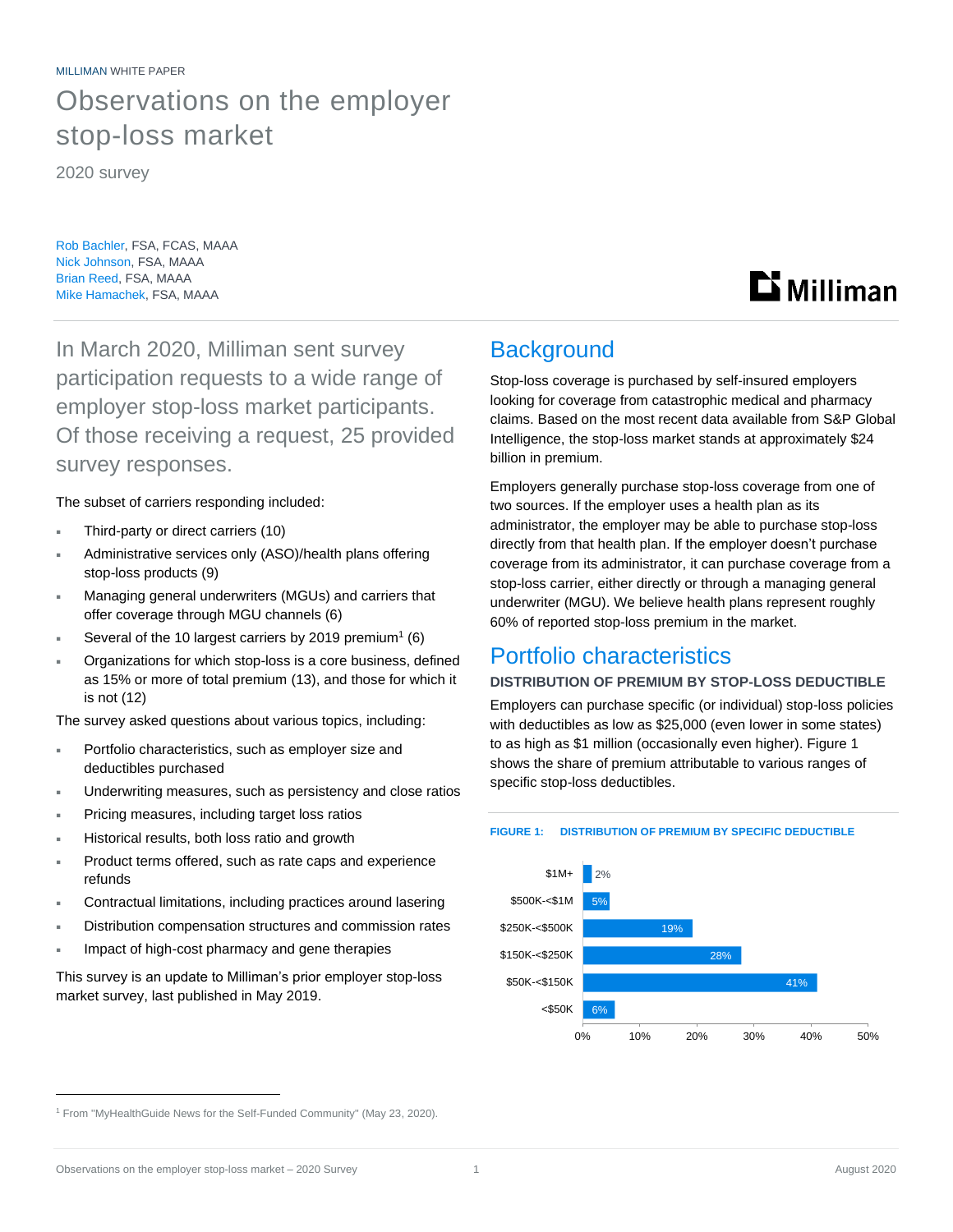From this graph we see that premium is relatively evenly split around the \$150,000 deductible, with a little over half of premium accounted for by policies with deductibles of \$150,000 or greater. The very highest deductibles (over \$1 million) and the very lowest (less than \$50,000) collectively account for less than 10% of total premium.

## Nearly 50% of specific stop-loss premium in 2019 can be attributed to policies with deductibles of \$150,000 or less.

## **DISTRIBUTION BY EMPLOYER GROUP SIZE**

Self-funded employers purchasing stop-loss can vary in size from 50 employees (or under in some states) up to the tens of thousands. Figure 2 shows the share of premium attributable to various ranges of group size.



Similar to Figure 1 above, the graph shows a relatively even split around groups of 500 employees, with a little over half of stoploss premium attributed to groups of 500 employees or under. The very largest groups (over 10,000 employees) and the very smallest (under 50 employees) collectively account for less than 5% of total premium.

It is worth noting that we would expect different results in Figure 2 if it were based on lives rather than premium. Larger groups tend to purchase higher deductibles, resulting in less premium per life.

# Underwriting results

#### **PERSISTENCY RATIO**

Generally, the stop-loss industry defines persistency as the percentage of premium in year *x* that was successfully renewed in year *x+1*. Figure 3 summarizes each respondent's persistency during 2019. While the most commonly reported persistency was over 85%, there was significant variation in responses.





## **CLOSE RATIO**

Close ratio is defined as the percentage of stop-loss rate quotes on prospective business that turn into issued policies. Figure 4 summarizes each respondent's close ratio during 2019.

#### **FIGURE 4: 2019 CLOSE RATIO**



As with Figure 3 we see quite a bit of variation in responses. Over 40% of carriers reported close ratios less than 4%, while over 30% of carriers reported close ratios over 8%.

#### **DECLINE RATIO**

Decline ratio is typically defined as the percentage of requests for proposal (RFPs) on prospective business received where a quote is not issued. This could be due to a perceived lack of competitiveness relative to the current in-force rates (if known) or for some other reason.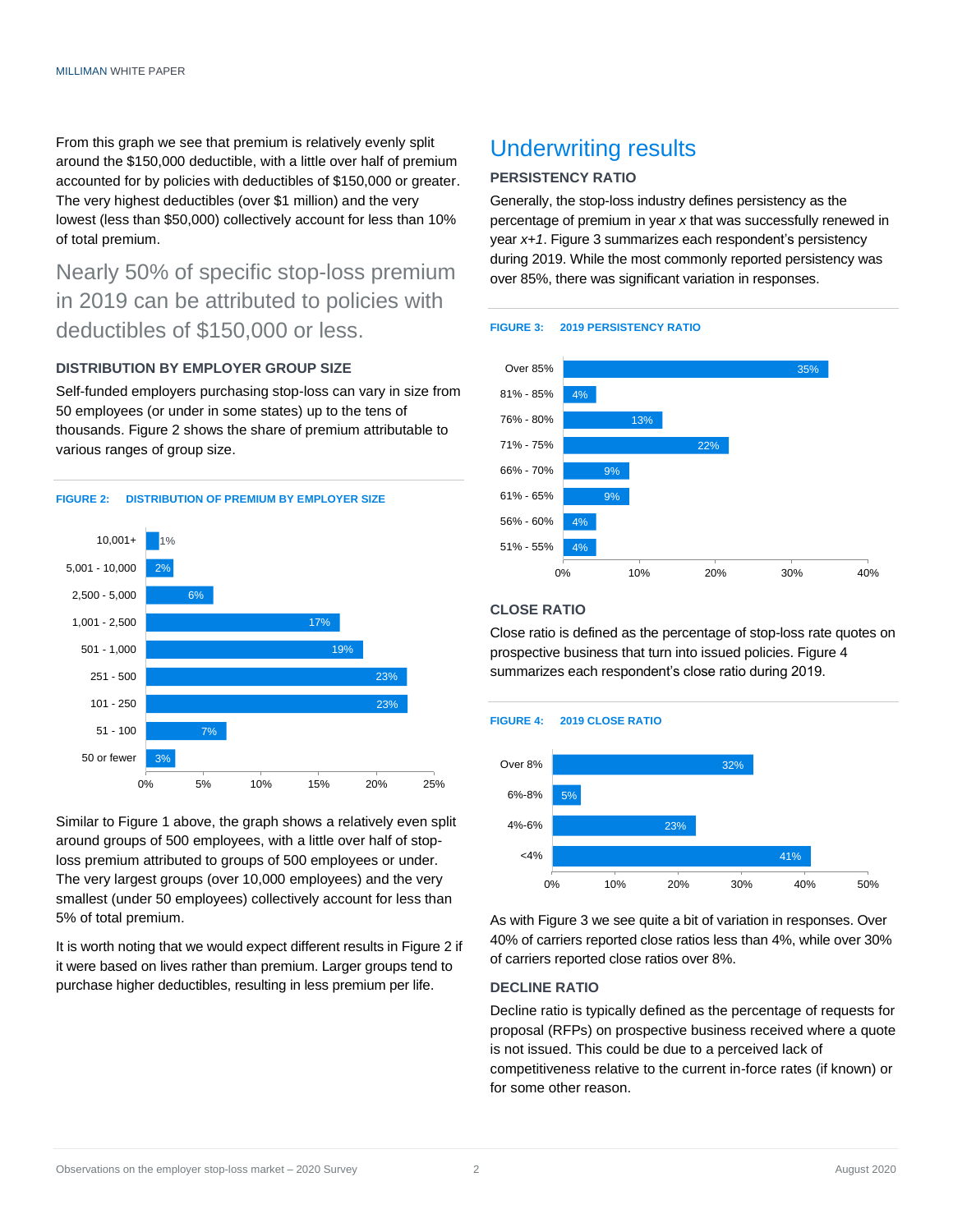

Again we see significant variation in responses, with about half of carriers reporting decline ratios less than 20% or more than 60%.

#### **PROFITABILITY**

The survey asked each respondent for its target, or desired, loss ratio for specific stop-loss coverage and the actual loss ratios for 2019 policies. Figure 6 summarizes the difference between target and actual loss ratios. In this graph, positive numbers (dark blue bars) indicate an actual loss ratio above target. Negative numbers (light blue bars) indicate a loss ratio below the target.

This graph shows that roughly half of carriers experienced loss ratios in 2019 that were higher than target. However, it is also true that 70% of carriers reported loss ratios that were within approximately +/- 5% of target loss ratios.

It should be noted that, because both the target loss ratio and the actual loss ratio were reported as ranges, the differences reported are only approximations. For example, a carrier whose target and actual loss ratios were reported to be in the same range (e.g., 75% to 80%) could have experienced a loss ratio that was as much as 5% higher or lower than its target.



## In 2019, roughly half of survey respondents experienced loss ratios that exceeded target loss ratios by 5% or more.

#### **PORTFOLIO GROWTH**

Figure 7 shows actual premium growth for January 2020 business, as well as carrier expectations for premium growth over the full year periods 2021 and 2022. Premium growth, as defined here, is total annual premium for new business sold and existing business renewed in the current period, relative to business sold and renewed in the prior period. For example, January 2020 growth is the total premium for new policies sold and existing policies renewed in January 2020, divided by the total premium for policies sold and renewed in January 2019.

As in prior exhibits, Figure 7 shows significant variation in results for January 2020 growth. While over 40% of respondents reported actual growth less than 4%, nearly a quarter of respondents reported growth in excess of 16%. Expectations for 2021 and 2022 are somewhat less variable, with roughly a third of respondents expecting growth of 8% to 12% in each year.

It is worth noting that survey results were collected in the early stages of the COVID-19 pandemic. Therefore any impact to future growth expectations as a result of COVID-19 is likely not captured.



## **FIGURE 7: ANNUAL PREMIUM GROWTH, 2020-2022**